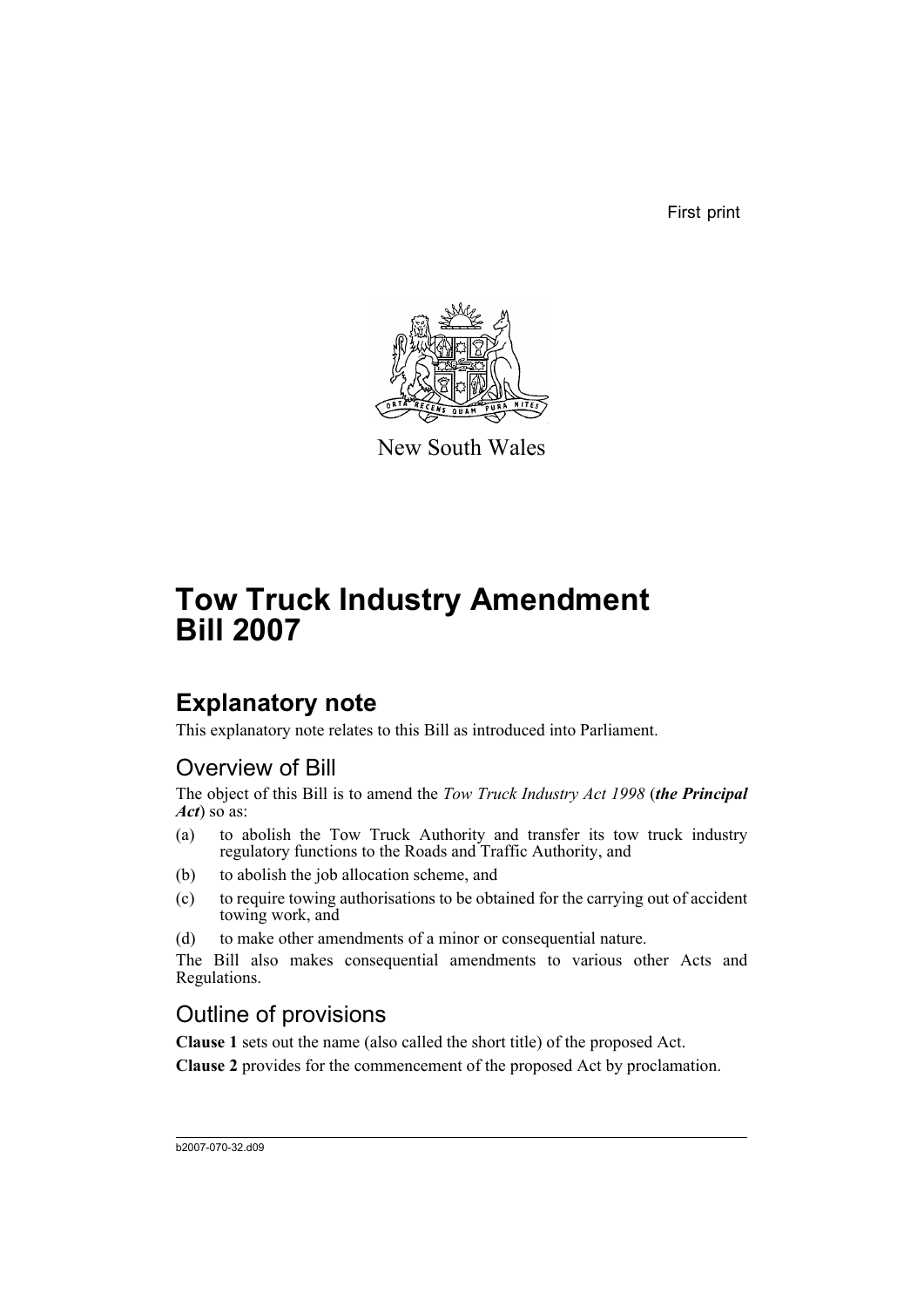Explanatory note

**Clause 3** is a formal provision that gives effect to the amendments to the *Tow Truck Industry Act 1998* set out in Schedule 1.

**Clause 4** is a formal provision that gives effect to the consequential amendments to the other legislation set out in Schedule 2.

**Clause 5** provides for the repeal of the proposed Act after all the amendments made by the proposed Act have commenced. Once the amendments have commenced the proposed Act will be spent and section 30 of the *Interpretation Act 1987* provides that the repeal of an amending Act does not affect the amendments made by that Act.

## **Schedule 1 Amendment of Tow Truck Industry Act 1998**

## **Amendments relating to abolition of TTA and transfer of functions to RTA**

The Tow Truck Authority (*TTA*), its Board and the Tow Truck Industry Advisory Council are established under Part 2 of the Principal Act to manage and regulate the tow truck industry. **Schedule 1 [6]** abolishes the TTA, its Board and the Advisory Council and transfers all of the tow truck industry regulatory functions of the TTA to the Roads and Traffic Authority (*RTA*).

Currently under the Principal Act there is established a fund known as the Tow Truck Industry Fund. This fund receives all money, and pays all expenditure for the purposes of the Principal Act. **Schedule 1 [16]–[20]** ensure that all money received by the RTA under the Principal Act is retained and paid out of the Tow Truck Industry Fund.

The Principal Act contains various miscellaneous provisions relating to the administration of the TTA (including its financial year, recovery of money, delegation of functions and protection from personal liability). The *Transport Administration Act 1988* contains similar administrative provisions that apply to the RTA. Accordingly, **Schedule 1 [21], [22], [24] and [29]** remove unnecessary sections from the Principal Act.

**Schedule 1 [34]** specifies the date on which the TTA is to be abolished and makes it clear that the assets, rights and liabilities of the TTA become those of the RTA. Also, anything done by the TTA is taken to have been done by the RTA. The financial year reporting requirements of the TTA are extended to include the period of time up to its abolition.

**Schedule 1 [4]** removes definitions that are no longer required as a result of the above amendments.

**Schedule 1 [1], [2], [5], [13], [23], [25], [26] and [32]** make minor consequential amendments as a result of the abolition of the TTA.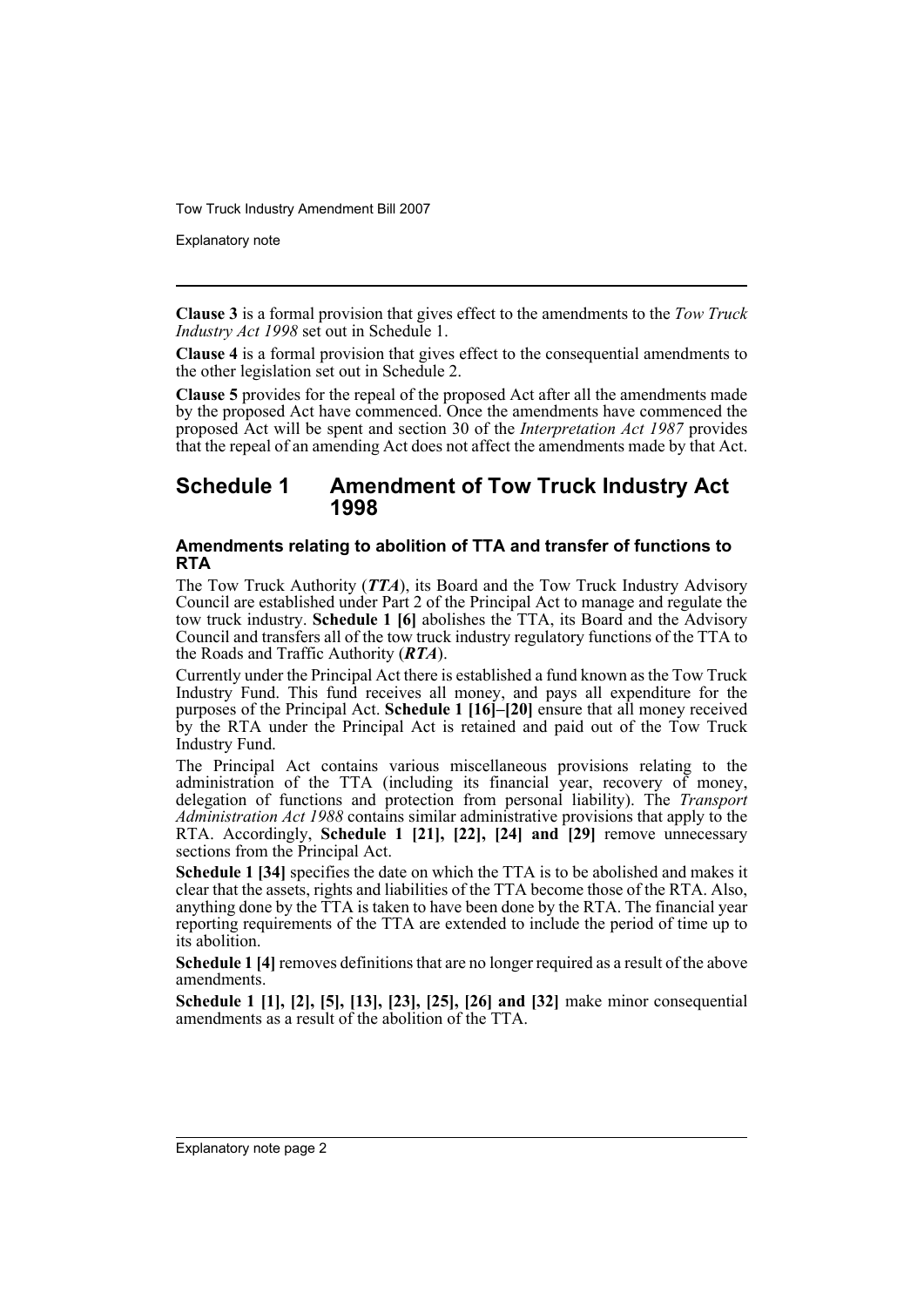Explanatory note

### **Amendments relating to abolition of job allocation scheme**

The Principal Act currently provides for a job allocation scheme for towing work. **Schedule 1 [8]** abolishes the job allocation scheme by removing provisions relating to its establishment, administration and operation.

**Schedule 1 [7], [10] and [30]** make minor consequential amendments as a result of the abolition of the job allocation scheme.

#### **Amendments relating to accident towing work**

**Schedule 1 [9]** inserts proposed sections 49 and 49A into the Principal Act. Proposed section 49 provides that accident towing work must not be undertaken unless a towing authorisation has been obtained for the towing work. A towing authorisation is not required if a direction to tow is given by a police officer or authorised officer. Proposed section 49A makes it an offence for a person to obtain, or attempt to obtain, a towing authorisation in respect of towing work for which a towing authorisation has already been given.

**Schedule 1 [3]** inserts the definitions of "accident", "accident towing work" and "scene of an accident" (currently contained in the *Tow Truck Industry Regulation 1999*) into the Principal Act.

**Schedule 1 [11], [14] and [15]** make minor consequential amendments as a result of the amendments relating to accident towing work.

#### **Other amendments**

The Principal Act currently provides that the TTA may determine maximum charges that may be charged by tow truck operators. **Schedule 1 [12]** provides that charges determined by the RTA must be published in the Gazette.

The Principal Act enables the TTA to serve documents on a person by personal delivery, delivery to the person's place of residence or business or by post. **Schedule 1 [27]** provides that the RTA may, in addition to these methods of service, serve documents by facsimile transmission. The Principal Act also provides that a document may be served on the TTA at any of its offices. **Schedule 1 [28]** also provides that a document may be served on the RTA at its Head Office or other offices as prescribed by the regulations.

**Schedule 1 [33]** amends Schedule 2 to the Principal Act to enable regulations containing savings or transitional provisions to be made as a consequence of the enactment of the proposed Act.

Uncommenced Schedule 3.1 to the Principal Act inserts proposed clause 9 of Part 4 of Schedule 2 to the *Administrative Decisions Tribunal Act 1997* so as to provide for the constitution of the Tow Truck Industry Disciplinary Panel. **Schedule 1 [35]** repeals the uncommenced Schedule and **Schedule 1 [31]** is a consequential amendment.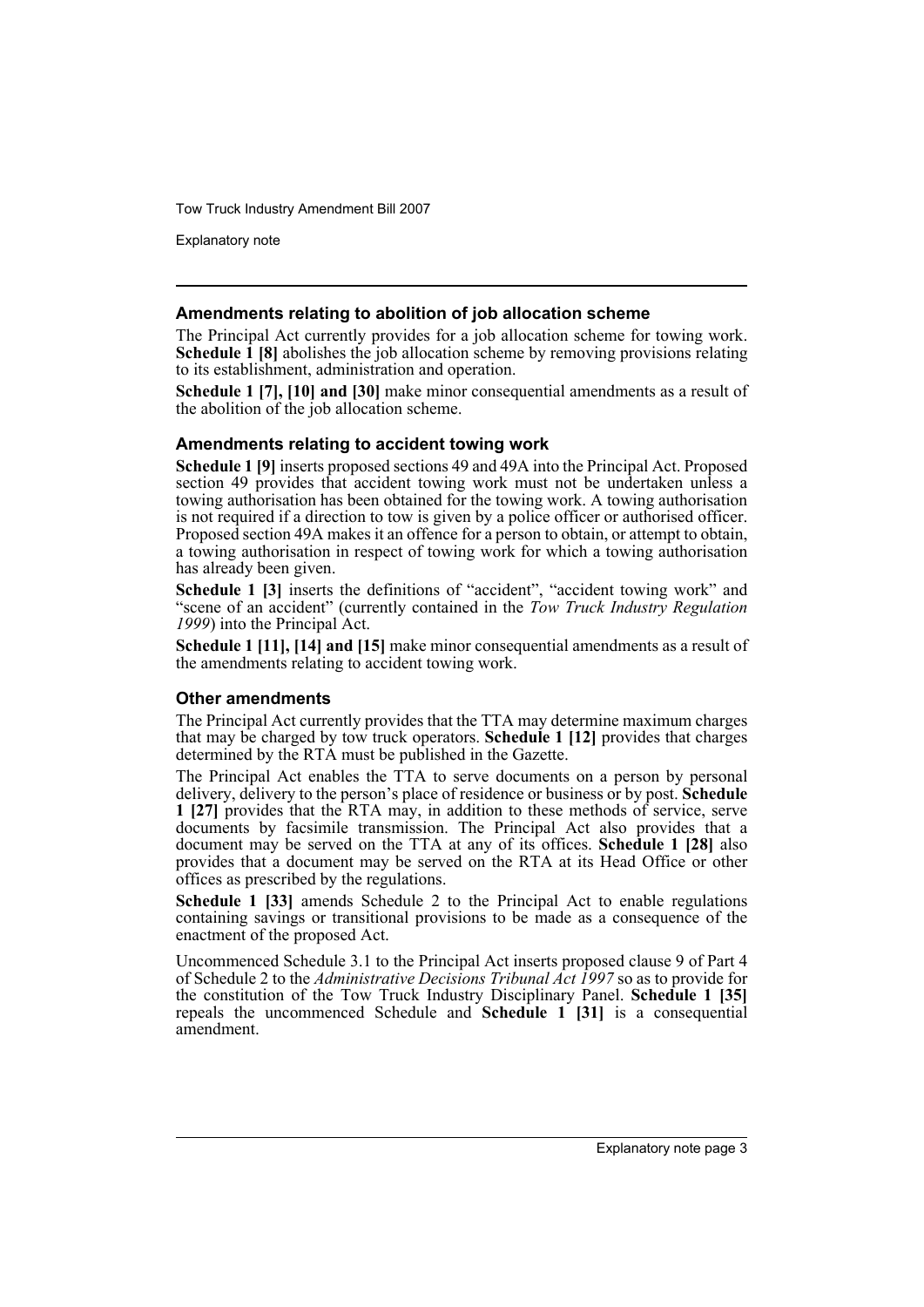Explanatory note

# **Schedule 2 Consequential amendments of other legislation**

As a result of the abolition of the TTA, **Schedule 2.1–2.6** make minor consequential amendments to the *Administrative Decisions Tribunal (General) Regulation 2004*, *Public Finance and Audit Act 1983*, *Road Transport (General) Act 2005*, *Road Transport (General) Regulation 2005*, *Road Transport (Safety and Traffic Management) Act 1999* and *Transport Administration Act 1988* respectively.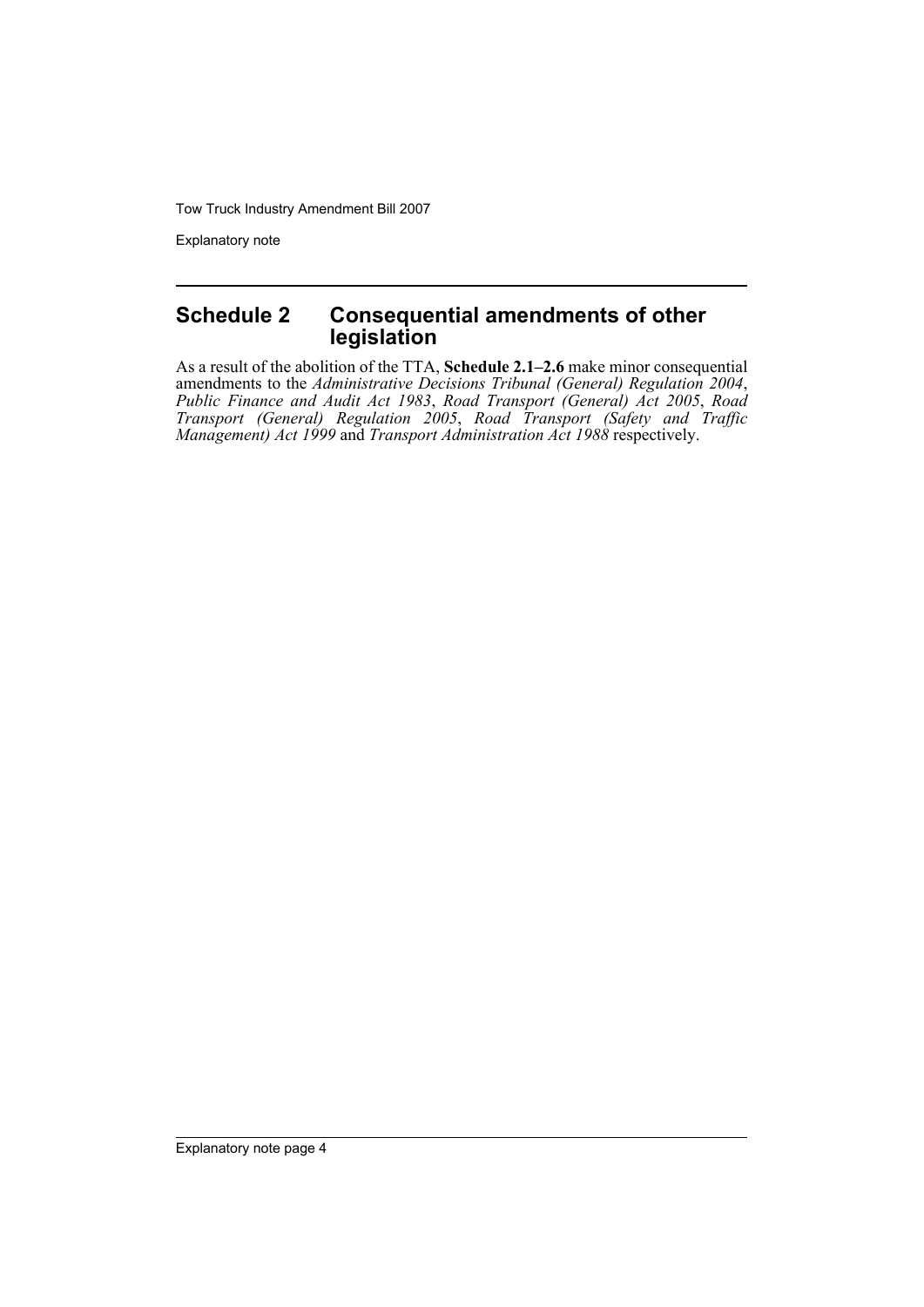First print



New South Wales

# **Tow Truck Industry Amendment Bill 2007**

# **Contents**

|            |                                                 | Page |
|------------|-------------------------------------------------|------|
|            | Name of Act                                     |      |
|            | Commencement                                    |      |
| 3          | Amendment of Tow Truck Industry Act 1998 No 111 | 2    |
| 4          | Consequential amendments of other legislation   | 2    |
| 5          | Repeal of Act                                   | 2    |
| Schedule 1 | Amendment of Tow Truck Industry Act 1998        |      |
| Schedule 2 | Consequential amendments of other legislation   | 10   |
|            |                                                 |      |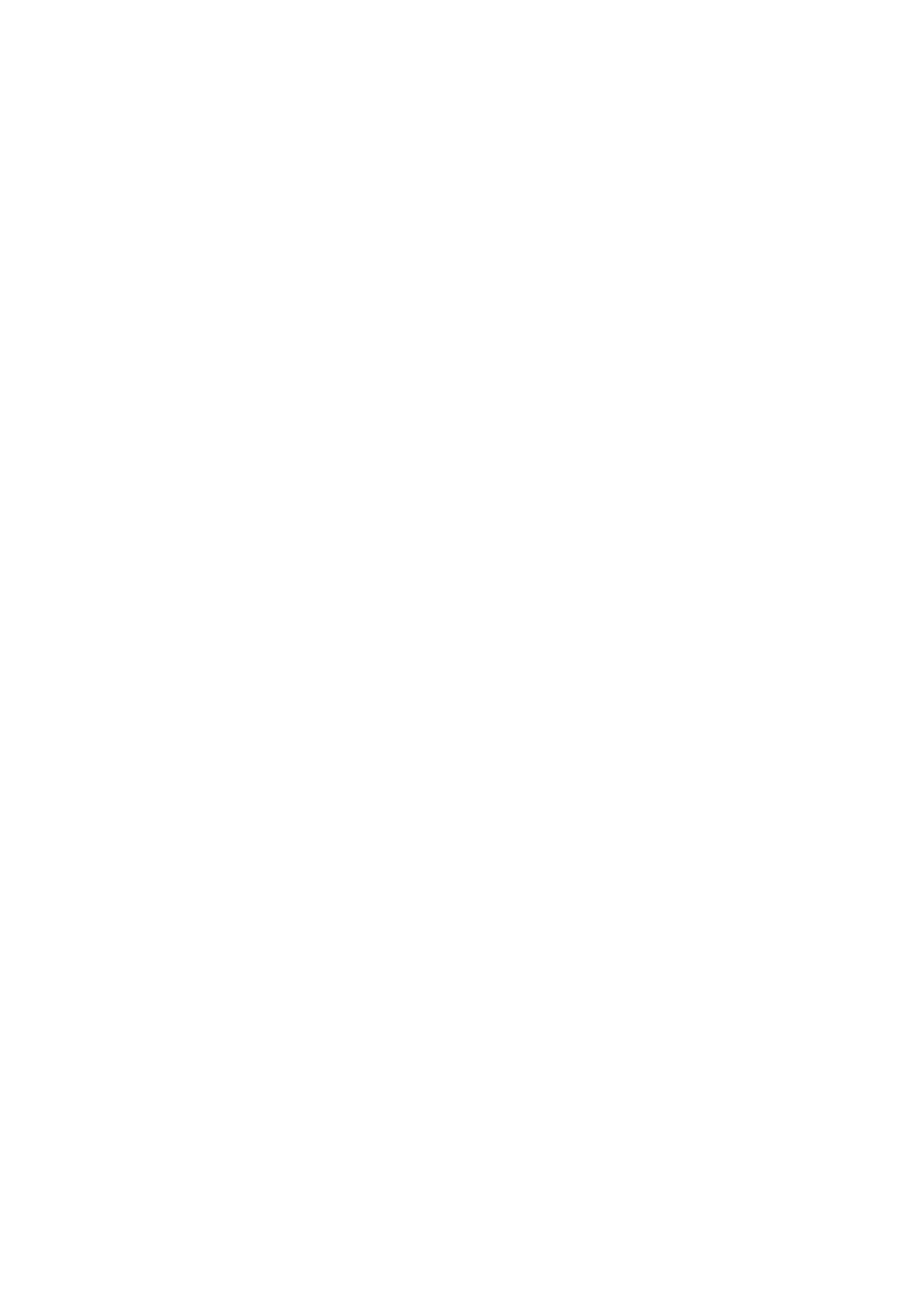

New South Wales

# **Tow Truck Industry Amendment Bill 2007**

No , 2007

# **A Bill for**

An Act to amend the *Tow Truck Industry Act 1998* to abolish the Tow Truck Authority and transfer its functions to the Roads and Traffic Authority and to repeal provisions relating to the job allocation scheme; and for other purposes.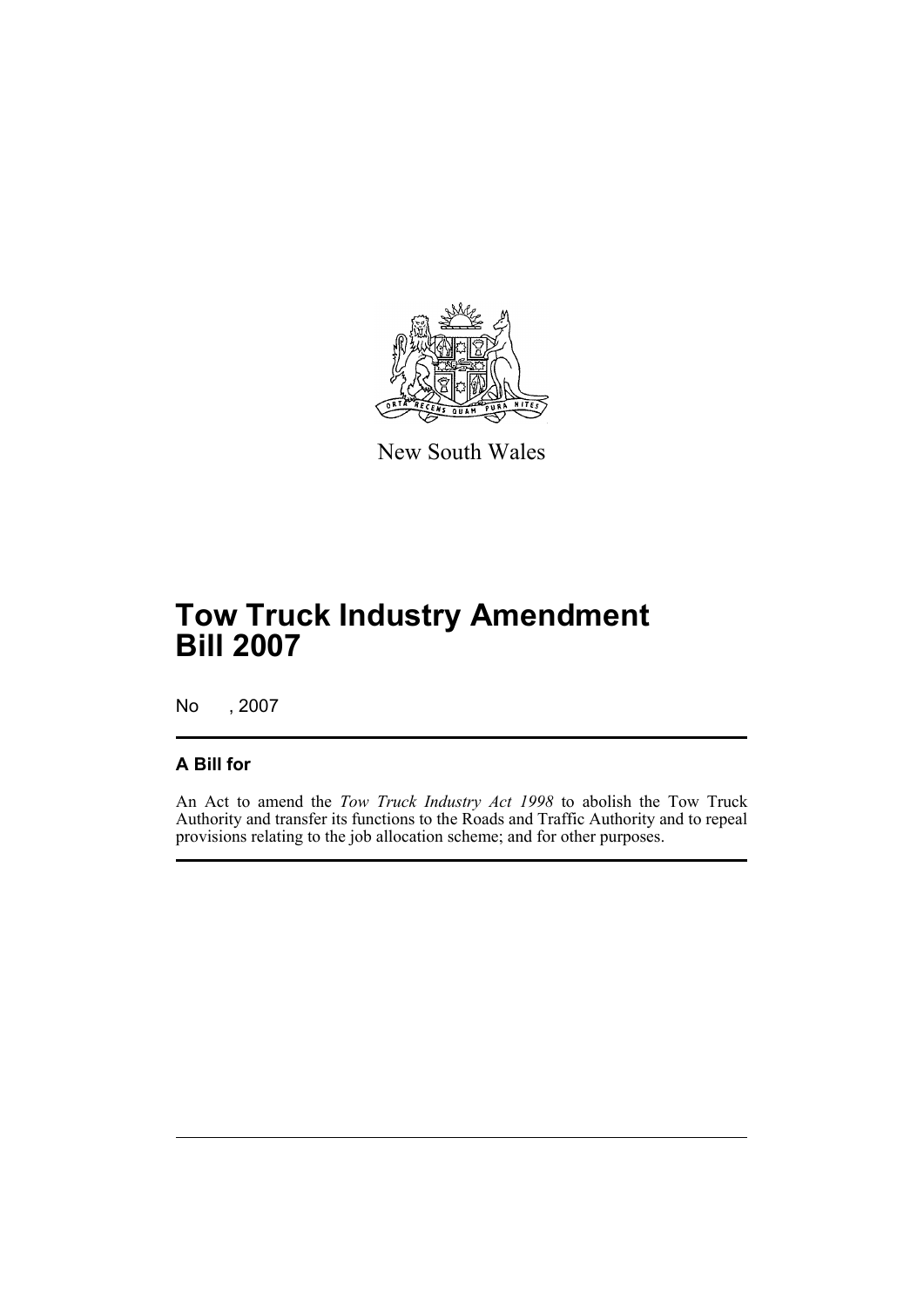<span id="page-7-4"></span><span id="page-7-3"></span><span id="page-7-2"></span><span id="page-7-1"></span><span id="page-7-0"></span>

|              |     | The Legislature of New South Wales enacts:                                                                                                                | 1              |
|--------------|-----|-----------------------------------------------------------------------------------------------------------------------------------------------------------|----------------|
| 1            |     | Name of Act                                                                                                                                               | 2              |
|              |     | This Act is the Tow Truck Industry Amendment Act 2007.                                                                                                    | 3              |
| $\mathbf{2}$ |     | Commencement                                                                                                                                              | $\overline{4}$ |
|              |     | This Act commences on a day or days to be appointed by proclamation.                                                                                      | 5              |
| 3            |     | Amendment of Tow Truck Industry Act 1998 No 111                                                                                                           | 6              |
|              |     | The Tow Truck Industry Act 1998 is amended as set out in Schedule 1.                                                                                      | $\overline{7}$ |
| 4            |     | <b>Consequential amendments of other legislation</b>                                                                                                      | 8              |
|              |     | The Acts and Regulations specified in Schedule 2 are amended as set<br>out in that Schedule.                                                              | 9<br>10        |
| 5            |     | <b>Repeal of Act</b>                                                                                                                                      | 11             |
|              | (1) | This Act is repealed on the day following the day on which all of the<br>provisions of the Act have commenced.                                            | 12<br>13       |
|              | (2) | The repeal of this Act does not, because of the operation of section 30<br>of the <i>Interpretation Act 1987</i> , affect any amendment made by this Act. | 14<br>15       |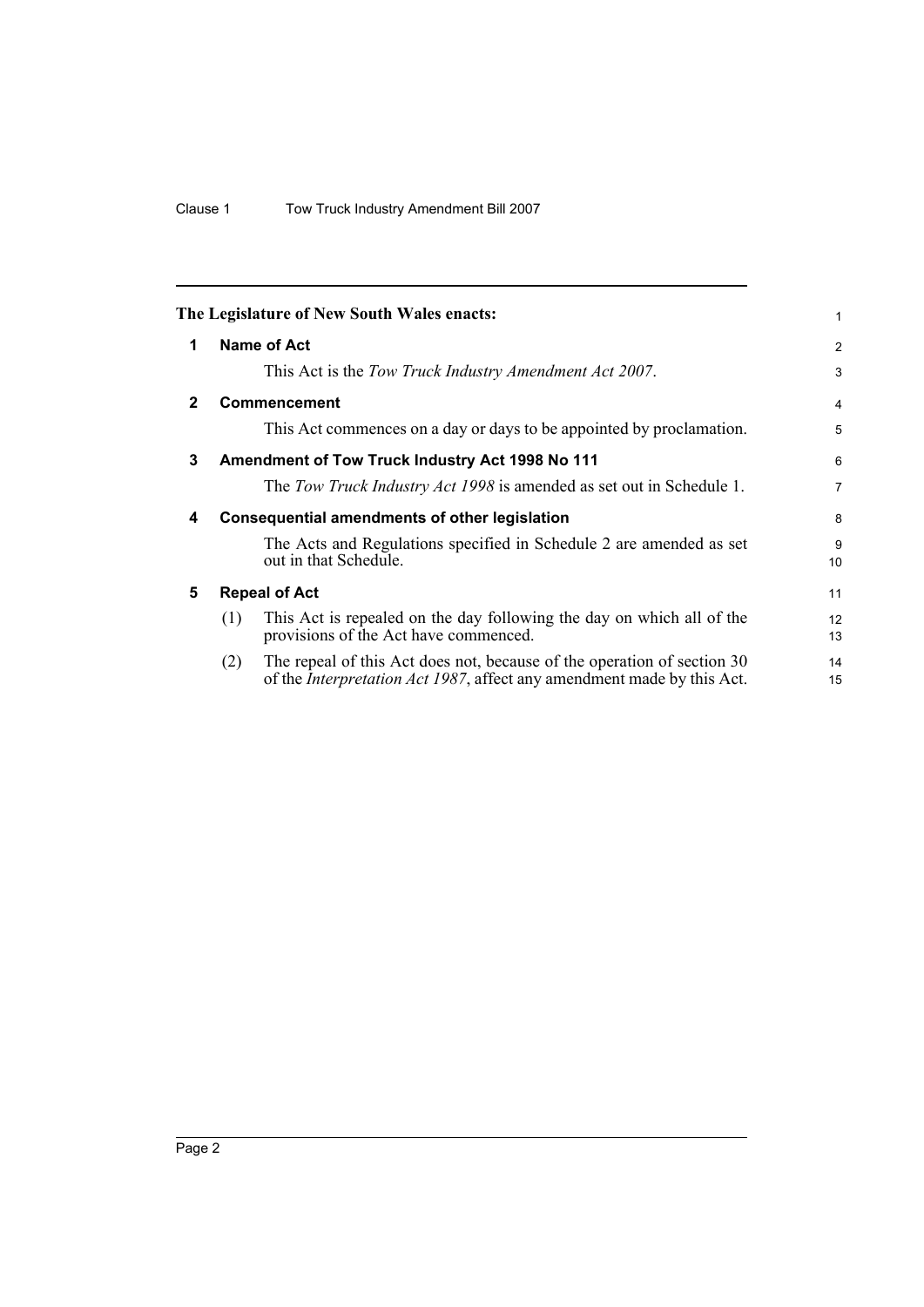Amendment of Tow Truck Industry Act 1998 Schedule 1

<span id="page-8-0"></span>

|     | <b>Schedule 1</b><br><b>Amendment of Tow Truck Industry Act</b>                                                                                                                                                                                             | $\mathbf{1}$         |
|-----|-------------------------------------------------------------------------------------------------------------------------------------------------------------------------------------------------------------------------------------------------------------|----------------------|
|     | 1998                                                                                                                                                                                                                                                        | $\overline{2}$       |
|     | (Section 3)                                                                                                                                                                                                                                                 | 3                    |
| [1] | Long title                                                                                                                                                                                                                                                  | $\overline{4}$       |
|     | Omit "to constitute the Tow Truck Authority and the Tow Truck Industry<br>Advisory Council;".                                                                                                                                                               | $\mathbf 5$<br>6     |
| [2] | The whole Act (other than Schedule 2), except where otherwise amended<br>by this Schedule                                                                                                                                                                   | $\overline{7}$<br>8  |
|     | Omit "TTA" wherever occurring. Insert instead "RTA".                                                                                                                                                                                                        | 9                    |
| [3] | <b>Section 3 Definitions</b>                                                                                                                                                                                                                                | 10                   |
|     | Insert in alphabetical order in section $3(1)$ :                                                                                                                                                                                                            | 11                   |
|     | <i>accident</i> means any collision, impact or other event (however<br>caused) resulting in damage to a motor vehicle.                                                                                                                                      | 12<br>13             |
|     | <i>accident towing work</i> means the towing or carrying away by a<br>tow truck of a motor vehicle involved in an accident, either from<br>the scene of the accident or from the place to which the motor<br>vehicle has been moved following the accident. | 14<br>15<br>16<br>17 |
|     | scene of an accident means an area proximate to the point where<br>a motor vehicle involved in an accident has, as an immediate<br>result of the accident, come or been brought to a stationary<br>position.                                                | 18<br>19<br>20<br>21 |
| [4] | Section 3 (1)                                                                                                                                                                                                                                               | 22                   |
|     | Omit the definitions of <i>Advisory Council</i> , <i>appointed member</i> , <i>Board</i> ,<br>Director-General, General Manager, motor vehicle accident and TTA.                                                                                            | 23<br>24             |
| [5] | Section 3 (1)                                                                                                                                                                                                                                               | 25                   |
|     | Omit the definition of <i>authorised officer</i> . Insert instead:                                                                                                                                                                                          | 26                   |
|     | <i>authorised officer</i> means a member of staff of the Roads and<br>Traffic Authority Division of the Government Service who is<br>authorised in writing by the RTA for the purposes of this Act.                                                         | 27<br>28<br>29       |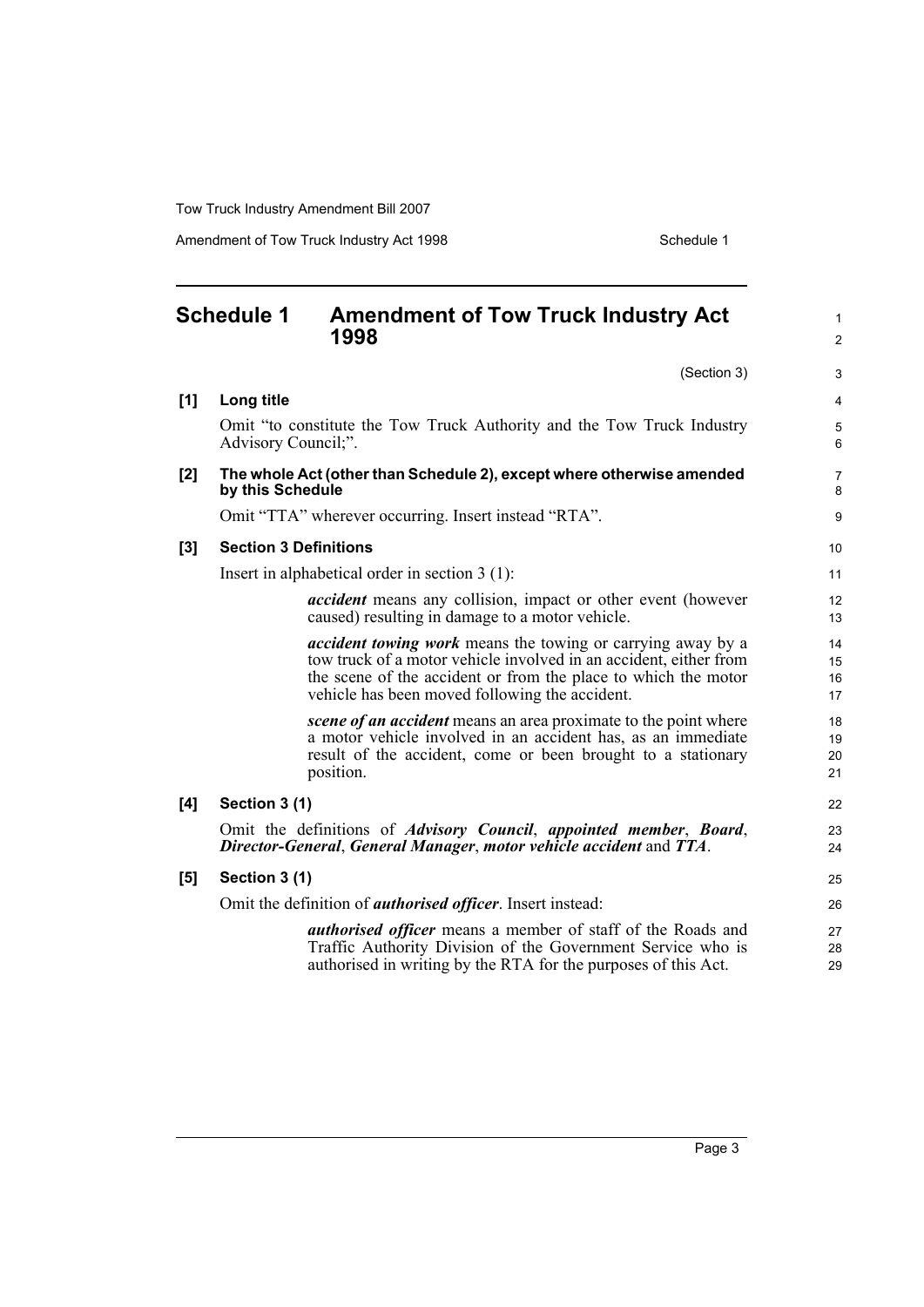Schedule 1 Amendment of Tow Truck Industry Act 1998

| [6] |                |                | <b>Part 2 Administration</b> |                                                                                                                                                                                                         | 1                    |
|-----|----------------|----------------|------------------------------|---------------------------------------------------------------------------------------------------------------------------------------------------------------------------------------------------------|----------------------|
|     |                |                |                              | Omit the Part. Insert instead:                                                                                                                                                                          | 2                    |
|     | Part 2         |                |                              | <b>Functions of RTA in relation to tow truck</b><br>industry                                                                                                                                            | 3<br>4               |
|     | $\overline{7}$ |                |                              | <b>Functions of RTA under this Act</b>                                                                                                                                                                  | 5                    |
|     |                |                |                              | The RTA has the following functions under this Act:                                                                                                                                                     | 6                    |
|     |                |                | (a)                          | to regulate the tow truck industry in accordance with this<br>Act and the regulations,                                                                                                                  | 7<br>8               |
|     |                |                | (b)                          | to make reports and recommendations to the Minister with<br>respect to the licensing of tow truck operators and drivers,<br>and the design, construction and equipment of tow trucks,                   | 9<br>10<br>11        |
|     |                |                | (c)                          | to inform the public about the tow truck industry,                                                                                                                                                      | 12                   |
|     |                |                | (d)                          | to promote and undertake research into the tow truck<br>industry,                                                                                                                                       | 13<br>14             |
|     |                |                | (e)                          | whenever it considers it necessary to do so, or is requested<br>by the Minister to do so, to make reports or<br>recommendations with respect to the operation of this Act<br>or the tow truck industry. | 15<br>16<br>17<br>18 |
| [7] |                |                |                              | Part 4, Division 1, heading                                                                                                                                                                             | 19                   |
|     |                |                |                              | Omit "Job allocation scheme". Insert instead "Towing authorisations".                                                                                                                                   | 20                   |
| [8] |                | Sections 46-48 |                              |                                                                                                                                                                                                         | 21                   |
|     |                |                | Omit the sections.           |                                                                                                                                                                                                         | 22                   |
| [9] |                |                | Sections 49 and 49A          |                                                                                                                                                                                                         | 23                   |
|     |                |                |                              | Omit section 49. Insert instead:                                                                                                                                                                        | 24                   |
|     | 49             |                |                              | Requirement to obtain towing authorisation                                                                                                                                                              | 25                   |
|     |                | (1)            |                              | A certified driver must not carry out, or attempt to carry out, any<br>accident towing work unless a towing authorisation has been<br>obtained for the towing work.                                     | 26<br>27<br>28       |
|     |                |                |                              | Maximum penalty: 50 penalty units.                                                                                                                                                                      | 29                   |
|     |                | (2)            |                              | However, a person is not required to comply with subsection $(1)$<br>if the person is carrying out, or is attempting to carry out, the<br>towing work:                                                  | 30<br>31<br>32       |
|     |                |                | (a)                          | in accordance with any direction of a police officer or an<br>authorised officer (including a direction that is given by<br>telephone or other electronic transmission) to move a                       | 33<br>34<br>35       |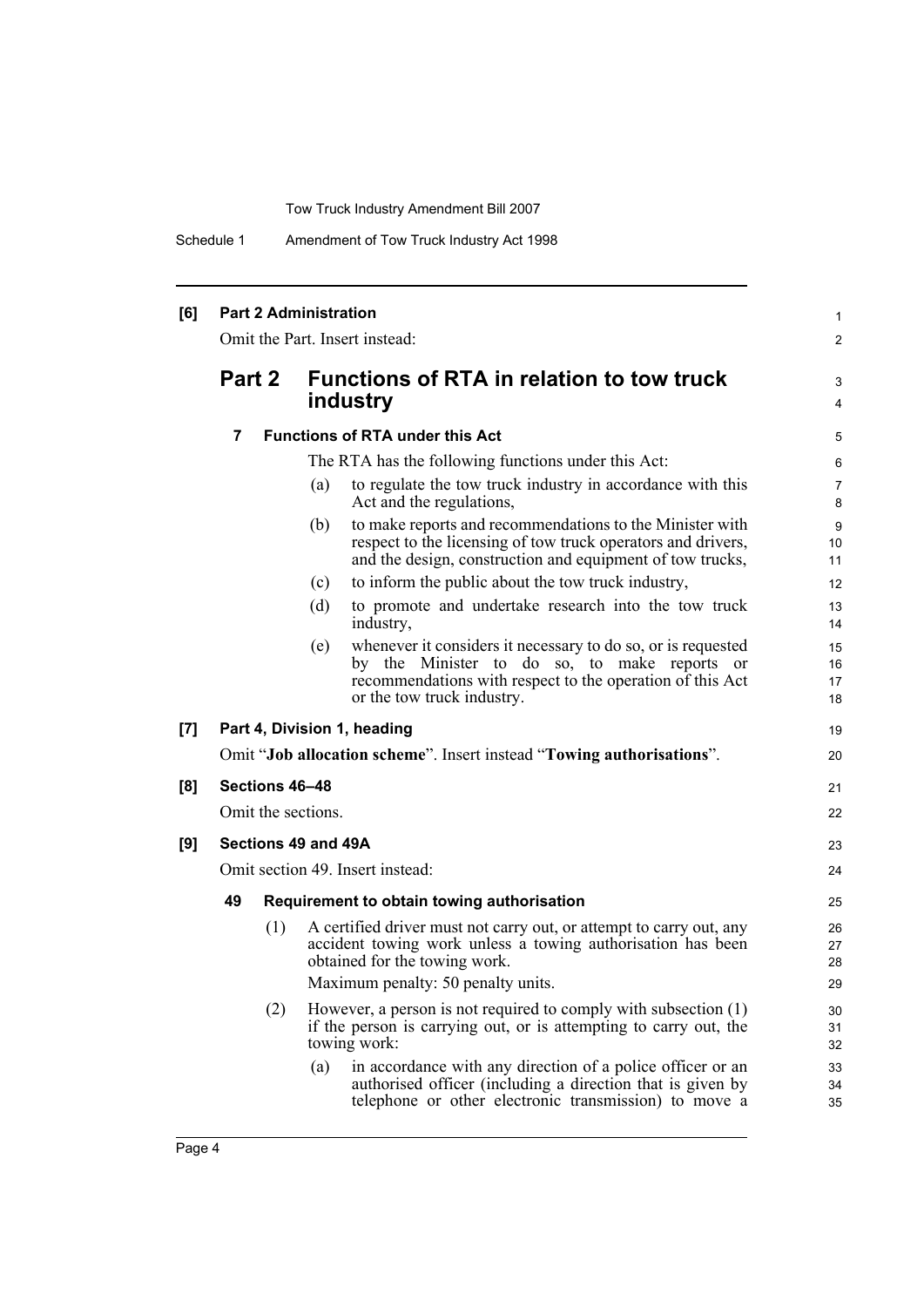|        |     |                       |                      | motor vehicle that, in the opinion of the officer, is causing<br>an unreasonable obstruction to traffic, to the nearest place<br>where it no longer causes an obstruction to traffic, or                         | $\mathbf{1}$<br>$\overline{\mathbf{c}}$<br>3 |
|--------|-----|-----------------------|----------------------|------------------------------------------------------------------------------------------------------------------------------------------------------------------------------------------------------------------|----------------------------------------------|
|        |     |                       | (b)                  | in such circumstances as may be prescribed by the<br>regulations.                                                                                                                                                | 4<br>5                                       |
|        |     | (3)                   | away.                | A police officer or authorised officer may only give a direction<br>described in subsection $(2)$ (a) if, in the opinion of the officer, the<br>motor vehicle cannot reasonably, in the circumstances, be driven | 6<br>$\overline{7}$<br>8<br>9                |
|        |     | (4)                   |                      | The regulations may provide that a towing authorisation is<br>required in such other circumstances as may be prescribed.                                                                                         | 10<br>11                                     |
|        |     | (5)                   |                      | A towing authorisation required by or under this section is to be<br>in the approved form.                                                                                                                       | 12<br>13                                     |
|        | 49A |                       | already granted      | Restrictions on obtaining towing authorisations after authority                                                                                                                                                  | 14<br>15                                     |
|        |     | (1)                   |                      | A person must not obtain, or attempt to obtain, a towing<br>authorisation in respect of any motor vehicle if another person<br>has obtained a towing authorisation for the motor vehicle.                        | 16<br>17<br>18                               |
|        |     | (2)                   |                      | Maximum penalty: 20 penalty units.<br>However, subsection (1) does not apply if the towing work<br>authorised by the towing authorisation concerned has been<br>completed.                                       | 19<br>20<br>21<br>22                         |
| $[10]$ |     |                       |                      | Section 50 Restrictions on obtaining towing authorisations                                                                                                                                                       | 23                                           |
|        |     |                       |                      | Omit section 50 $(1)$ (d) and (e).                                                                                                                                                                               | 24                                           |
| $[11]$ |     | <b>Section 50 (2)</b> |                      |                                                                                                                                                                                                                  | 25                                           |
|        |     |                       | Omit the subsection. |                                                                                                                                                                                                                  | 26                                           |
| $[12]$ |     |                       |                      | <b>Section 54 Towing and other charges</b>                                                                                                                                                                       | 27                                           |
|        |     |                       |                      | Omit "from time to time" from section 54 (1).                                                                                                                                                                    | 28                                           |
|        |     |                       |                      | Insert instead ", by order published in the Gazette,".                                                                                                                                                           | 29                                           |
| $[13]$ |     |                       |                      | Section 57 Tow truck number-plates                                                                                                                                                                               | 30                                           |
|        |     |                       |                      | Omit ", according to the advice of the TTA," from section 57 (1).                                                                                                                                                | 31                                           |
| $[14]$ |     |                       |                      | Section 60 Licensee required to keep certain records                                                                                                                                                             | 32                                           |
|        |     |                       |                      | Omit "motor vehicle" from section $60(2)$ (b) (iii).                                                                                                                                                             | 33                                           |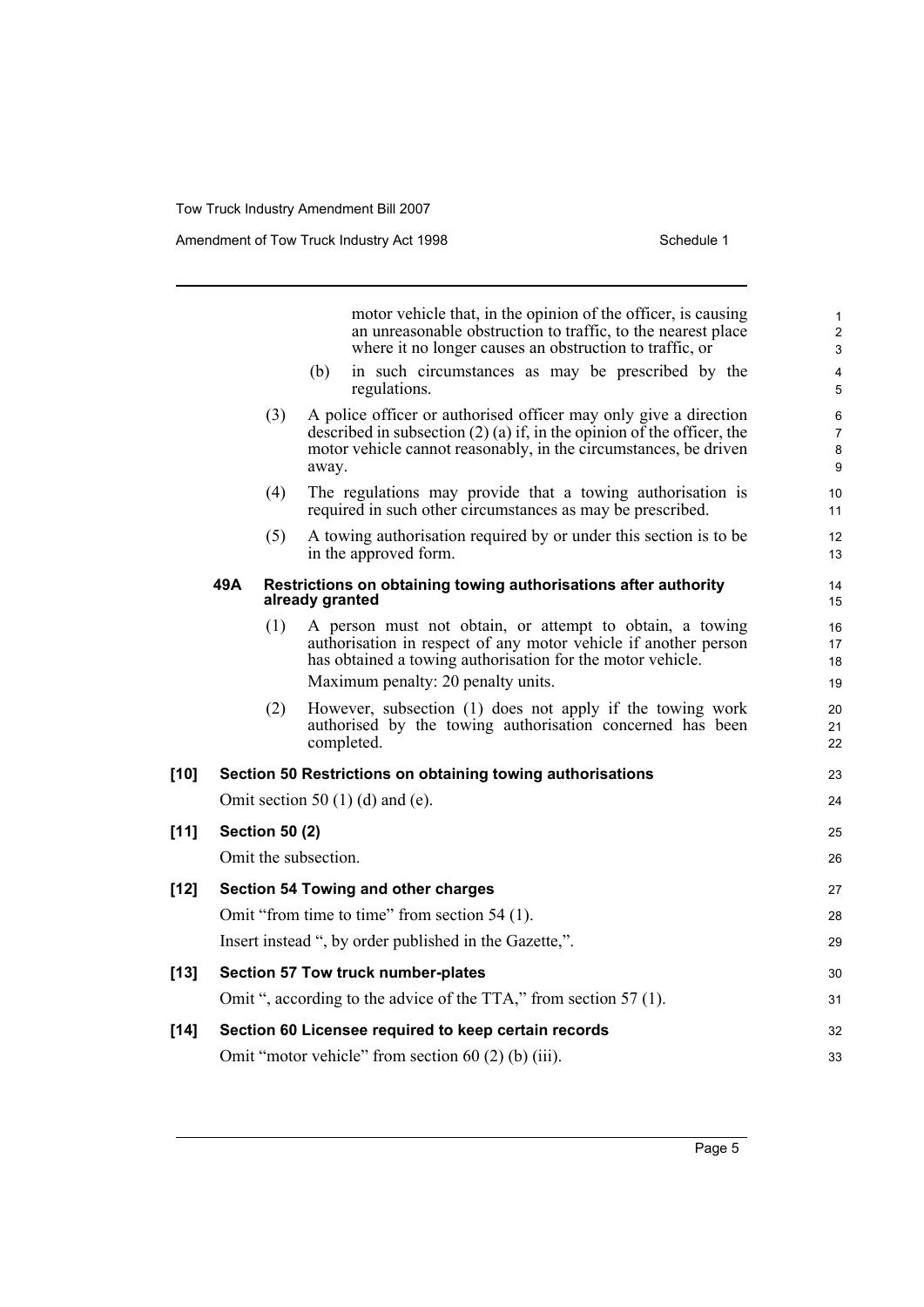| Schedule 1 | Amendment of Tow Truck Industry Act 1998 |  |
|------------|------------------------------------------|--|
|------------|------------------------------------------|--|

| $[15]$ | Sections 61, 63 and 65-70                                                                                                                                        | 1              |
|--------|------------------------------------------------------------------------------------------------------------------------------------------------------------------|----------------|
|        | Omit "a motor vehicle accident" wherever occurring.                                                                                                              | 2              |
|        | Insert instead "an accident".                                                                                                                                    | 3              |
| $[16]$ | <b>Section 91 Tow Truck Industry Fund</b>                                                                                                                        | 4              |
|        | Omit "TTA" from section 91 (1) (a). Insert instead "RTA under this Act".                                                                                         | 5              |
| $[17]$ | Section 91 (1) (a1)                                                                                                                                              | 6              |
|        | Omit "officers of the TTA". Insert instead "the RTA or authorised officers".                                                                                     | 7              |
| $[18]$ | Section 91 (1) (b)                                                                                                                                               | 8              |
|        | Omit the paragraph. Insert instead:                                                                                                                              | 9              |
|        | all money borrowed by or advanced to the RTA for the<br>(b)<br>purposes of this Act or appropriated by Parliament for the<br>purposes of the RTA under this Act. | 10<br>11<br>12 |
| $[19]$ | Section 91 (3) (b)                                                                                                                                               | 13             |
|        | Omit "TTA" wherever occurring. Insert instead "RTA under this Act".                                                                                              | 14             |
| $[20]$ | Section 91 (3) (c)                                                                                                                                               | 15             |
|        | Omit the paragraph.                                                                                                                                              | 16             |
| $[21]$ | <b>Section 93 Financial year</b>                                                                                                                                 | 17             |
|        | Omit the section.                                                                                                                                                | 18             |
| $[22]$ | <b>Section 94 Recovery of money</b>                                                                                                                              | 19             |
|        | Omit the section.                                                                                                                                                | 20             |
| $[23]$ | Section 95 Arrangements for supply of Police records                                                                                                             | 21             |
|        | Omit "and the RTA" and "or the RTA" from section 95 (1).                                                                                                         | 22             |
| $[24]$ | <b>Section 97 Delegation</b>                                                                                                                                     | 23             |
|        | Omit the section.                                                                                                                                                | 24             |
| $[25]$ | <b>Section 99 Disclosure of information</b>                                                                                                                      | 25             |
|        | Omit "(or any other Act conferring or imposing functions on the TTA)" from<br>section $99(1)$ .                                                                  | 26<br>27       |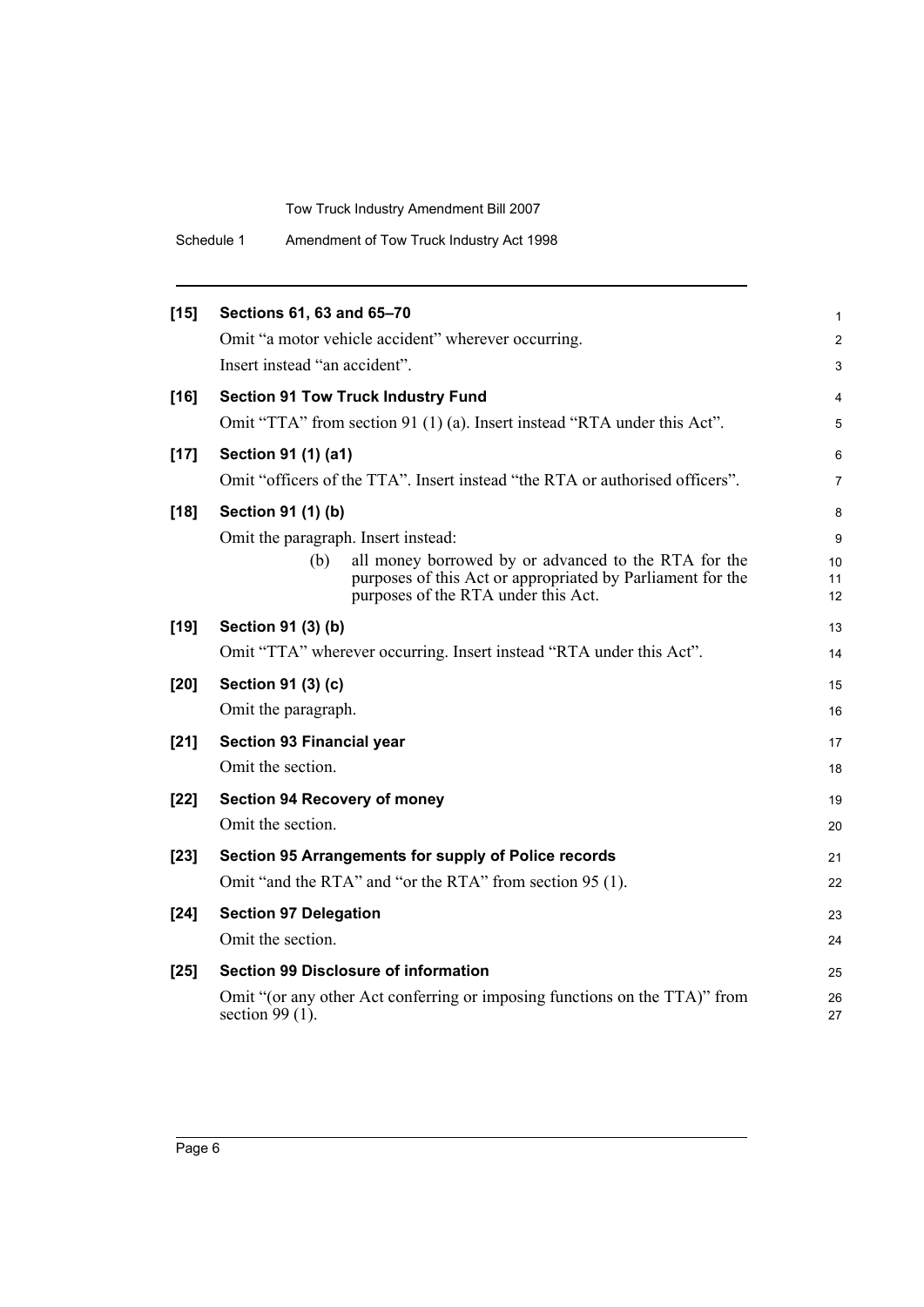Amendment of Tow Truck Industry Act 1998

| Schedule 1 |  |
|------------|--|

| $[26]$ |                        | <b>Section 101 Evidence</b>                                                                                                                                                                             | $\mathbf{1}$        |
|--------|------------------------|---------------------------------------------------------------------------------------------------------------------------------------------------------------------------------------------------------|---------------------|
|        | section $101(2)$ .     | Omit "the General Manager, or by an officer authorised by the TTA" from                                                                                                                                 | $\overline{2}$<br>3 |
|        |                        | Insert instead "the Chief Executive of the RTA, or by a member of staff of the<br>RTA authorised by the Chief Executive".                                                                               | 4<br>5              |
| $[27]$ |                        | <b>Section 102 Service of documents</b>                                                                                                                                                                 | 6                   |
|        |                        | Insert "or facsimile transmission" after "by post" in section $102$ (1) (c).                                                                                                                            | $\overline{7}$      |
| $[28]$ | <b>Section 102 (3)</b> |                                                                                                                                                                                                         | 8                   |
|        |                        | Omit the subsection. Insert instead:                                                                                                                                                                    | 9                   |
|        | (3)                    | A document may be served on the RTA under this Act by leaving<br>it at, or by sending it by post to, the Head Office of the RTA or<br>any of its other offices as may be prescribed by the regulations. | 10<br>11<br>12      |
| $[29]$ |                        | Section 104 Protection from personal liability                                                                                                                                                          | 13                  |
|        | Omit the section.      |                                                                                                                                                                                                         | 14                  |
| $[30]$ |                        | <b>Section 105 Regulations</b>                                                                                                                                                                          | 15                  |
|        |                        | Omit section $105(2)(o)$ .                                                                                                                                                                              | 16                  |
| $[31]$ |                        | <b>Section 108 Amendment of other Acts</b>                                                                                                                                                              | 17                  |
|        | Omit the section.      |                                                                                                                                                                                                         | 18                  |
| $[32]$ |                        | Schedule 1 Members and procedure of Board and Advisory Council                                                                                                                                          | 19                  |
|        | Omit the Schedule.     |                                                                                                                                                                                                         | 20                  |
| $[33]$ |                        | <b>Schedule 2 Savings and transitional provisions</b>                                                                                                                                                   | 21                  |
|        |                        | Insert at the end of clause $1(1)$ :                                                                                                                                                                    | 22                  |
|        |                        | Tow Truck Industry Amendment Act 2007                                                                                                                                                                   | 23                  |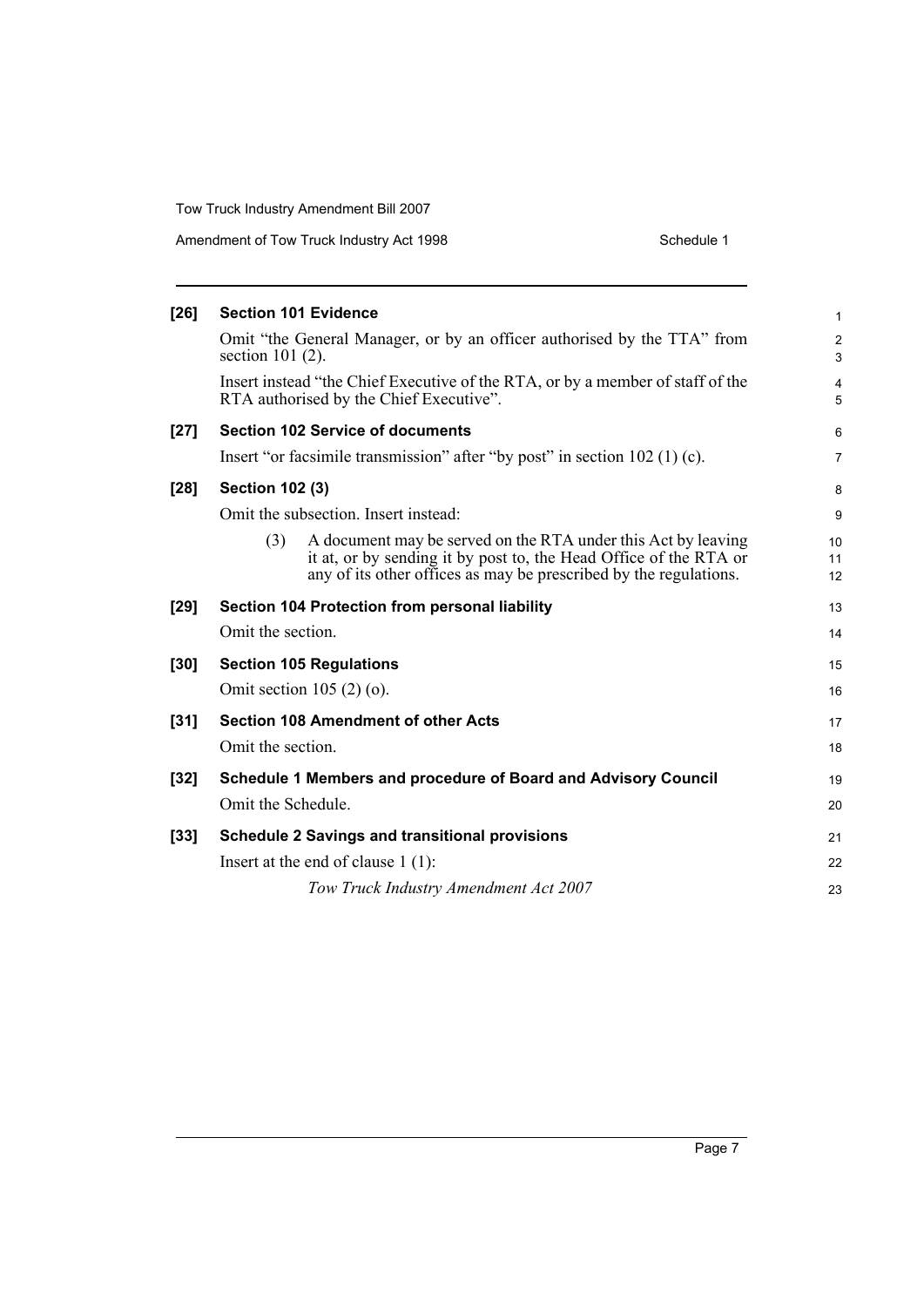Schedule 1 Amendment of Tow Truck Industry Act 1998

### **[34] Schedule 2, Part 4**

Insert at the end of the Schedule:

# **Part 4 Provisions consequent on enactment of Tow Truck Industry Amendment Act 2007**

## **10 Definitions**

In this Part:

*amending Act* means the *Tow Truck Industry Amendment Act 2007*.

1  $\mathfrak{p}$ 

3 4

22  $23$  $24$ 

33 34 35

*assets* means any legal or equitable estate or interest (whether present or future and whether vested or contingent) in real or personal property of any description (including money, securities and choses in action).

*document* means any Act (other than this Act) or statutory instrument, or any other instrument, or any other contract or agreement.

*liabilities* means any liabilities, debts or obligations (whether present or future and whether vested or contingent).

*relevant commencement date* means the day on which section 7 as substituted by the amending Act commences.

*rights* means any rights, powers, privileges or immunities (whether present or future and whether vested or contingent).

### **11 Abolition of Tow Truck Authority**

The Tow Truck Authority is abolished on the relevant commencement date.

### **12 Transfer of assets**

The assets, rights and liabilities of the Tow Truck Authority as at the relevant commencement date become the assets, rights and liabilities of the Roads and Traffic Authority.

#### **13 Action taken by Tow Truck Authority**

Anything done by the Tow Truck Authority and having effect immediately before the relevant commencement date is taken to have been done by the RTA.

#### **14 References to Tow Truck Authority**

In any document, a reference to the Tow Truck Authority is to be read as or as including a reference to the RTA.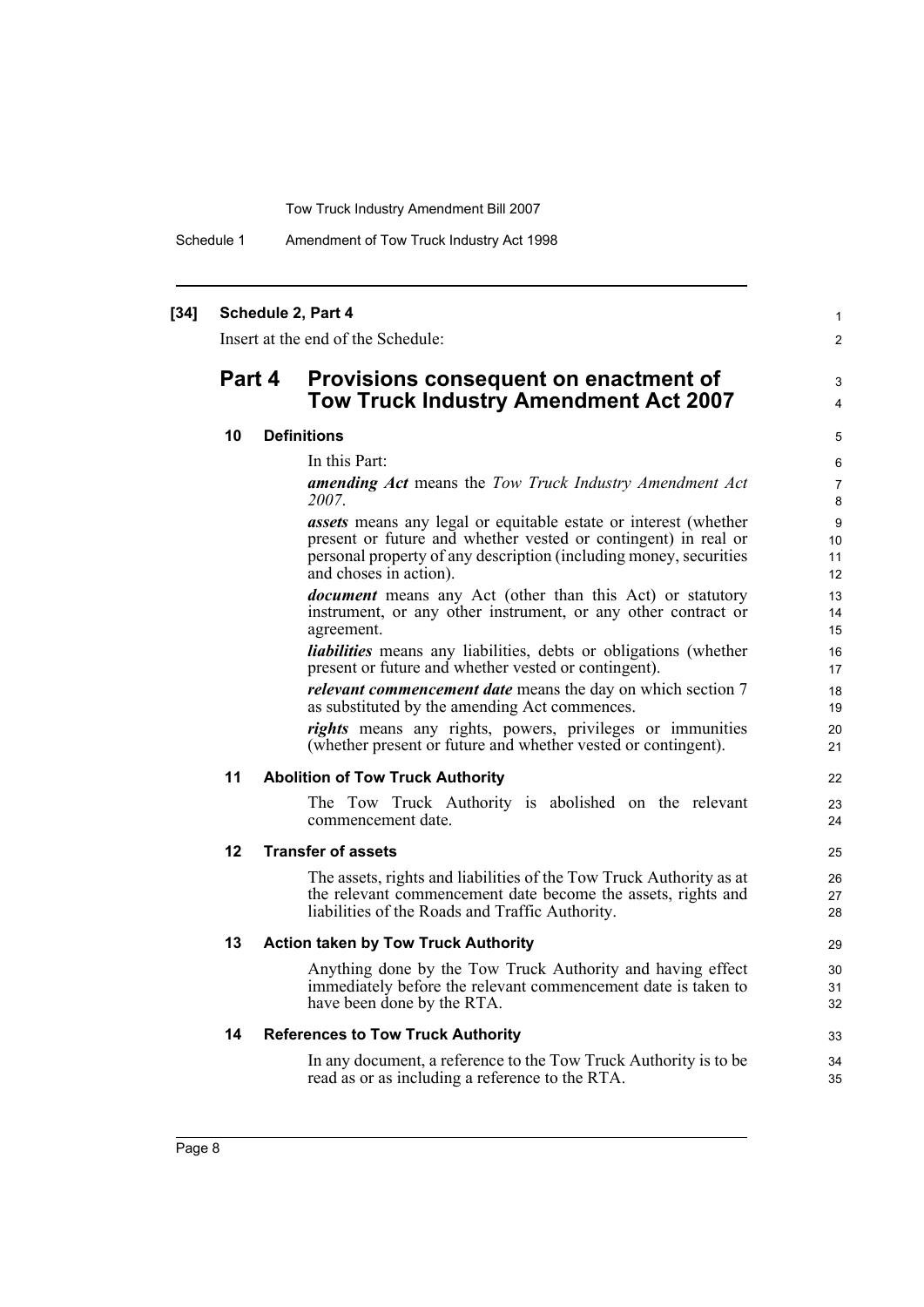Amendment of Tow Truck Industry Act 1998 Schedule 1

## **15 Annual report of the Tow Truck Authority for the 2006–2007 financial year**

The annual report of the Tow Truck Authority for the 2006–2007 financial year is taken to include the period commencing 1 July 2007 and ending on the relevant commencement date. Accordingly, for the purposes of the *Annual Reports (Statutory Bodies) Act 1984,* the 2006–2007 financial year of the Tow Truck Authority is taken to end on the relevant commencement date.

## **[35] Schedule 3 Amendment of other Acts**

Omit the Schedule.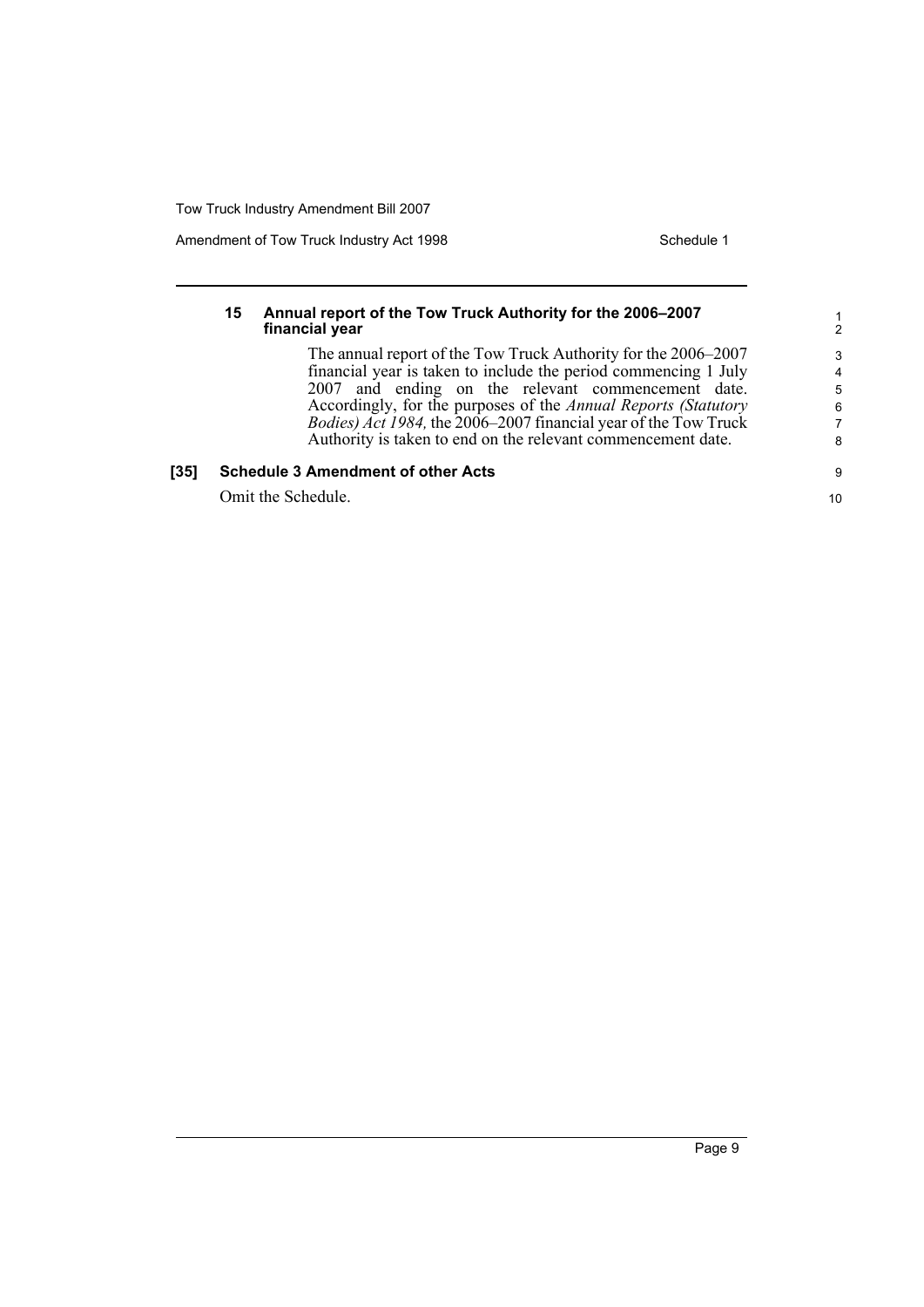# <span id="page-15-0"></span>**Schedule 2 Consequential amendments of other legislation**

(Section 4)

1 2

3

| 2.1 | <b>Administrative Decisions Tribunal (General) Regulation</b><br>2004                                                                                                                           | $\overline{4}$<br>5 |
|-----|-------------------------------------------------------------------------------------------------------------------------------------------------------------------------------------------------|---------------------|
|     | Clause 11 Reviewable decisions excluded from internal review under<br>section 53 of the Act                                                                                                     | 6<br>$\overline{7}$ |
|     | Omit "Tow Truck Authority" from clause 11 (g).                                                                                                                                                  | 8                   |
|     | Insert instead "Roads and Traffic Authority".                                                                                                                                                   | 9                   |
| 2.2 | <b>Public Finance and Audit Act 1983 No 152</b>                                                                                                                                                 | 10                  |
|     | <b>Schedule 2 Statutory bodies</b>                                                                                                                                                              | 11                  |
|     | Omit "Tow Truck Authority".                                                                                                                                                                     | 12                  |
| 2.3 | Road Transport (General) Act 2005 No 11                                                                                                                                                         | 13                  |
|     | <b>Section 230 Certificate evidence</b>                                                                                                                                                         | 14                  |
|     | Omit ", or any record kept by or on behalf of the Tow Truck Authority relating<br>to the operation of a job allocation scheme established under Part 4 of that Act"<br>from section 230 $(3)$ . | 15<br>16<br>17      |
| 2.4 | <b>Road Transport (General) Regulation 2005</b>                                                                                                                                                 | 18                  |
|     | <b>Schedule 2 Authorised officers</b>                                                                                                                                                           | 19                  |
|     | Omit the definition of Class 5 officer.                                                                                                                                                         | 20                  |
| 2.5 | Road Transport (Safety and Traffic Management) Act 1999<br><b>No 20</b>                                                                                                                         | 21<br>22            |
| [1] | Section 75 Removal of dangers and obstructions to traffic                                                                                                                                       | 23                  |
|     | Omit section 75 $(1A)$ , $(1B)$ and $(3A)$ $(b)$ .                                                                                                                                              | 24                  |
| [2] | Section 76 Removal of unattended motor vehicles or trailers from certain<br>places                                                                                                              | 25<br>26            |
|     | Omit "or the Tow Truck Authority" from section 76 (1) wherever occurring.                                                                                                                       | 27                  |